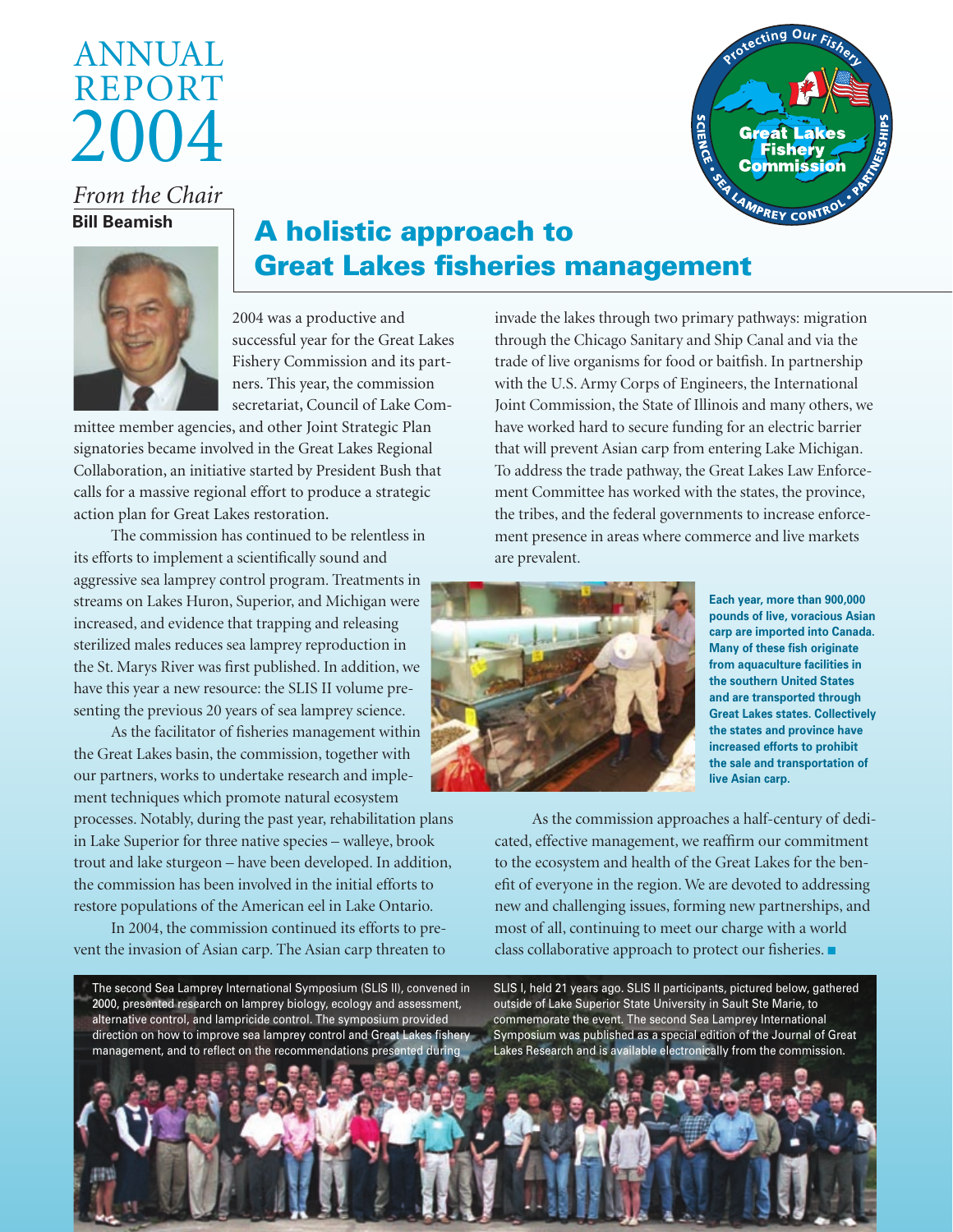### Sea Lamprey Control

The battle against the voracious sea lamprey continues to be a crucial component of fisheries management. Pursuant to the *Convention on Great Lakes Fisheries* and the *Strategic Vision for the First Decade of the New Millennium,* the commission partners with Fisheries and Oceans Canada and the U.S. Fish and Wildlife Service to control sea lamprey populations. This dynamic partnership leverages the resources, expertise, and understanding that are vitally important in the effort to reduce sea lamprey populations.

The Great Lakes Fishery Commission and the Army Corps of Engineers worked together in 2004 on the design and construction of new sea lamprey barriers. This partnership marries science and engineering to produce innovative and effective alternative techniques for sea lamprey control.

In 2004, Fisheries and Oceans Canada and the U.S. Fish and Wildlife Service:

- conducted 77 stream treatments with lampricide;
- surveyed 333 tributaries and 36 lentic areas within the Great Lakes to assess larval sea lamprey populations, to plan future TFM treatments, and to establish production capacity of these areas; and
- estimated the population of spawning-phase lamprey abundance in 83 tributaries using assessment traps.

For each of the Great Lakes, sea lamprey populations are evaluated relative to fish community objectives and the commission, in turn, bases its sea lamprey management decisions on these reports. In Lake Superior, the sea lamprey management objective is to reduce the population such that lamprey account for less than 5% of the annual lake trout mortality; in 2004, lake trout mortality resulting from sea lamprey attacks was estimated at 12%. Parasitic sea lamprey populations remain higher than the fish community objective targets in both Lake Huron and Lake Michigan. Since the St. Marys River Treatment Strategy, initiated in 1998, populations of larvae in the St. Marys River, lake trout wounding rates, and sea lamprey induced mortality in Lake Huron, have all declined. The fish community objective of fewer than 5 marks per 100 lake trout was met in both Lake Erie and Lake Ontario.

The complete report, *Integrated Management of Sea Lampreys in the Great Lakes 2004*, is available on the GLFC Annual Report home page: www.glfc.org/pubs\_ out/annualreports.php.

> Sea lamprey control is an important component of fisheries management in the Great Lakes. Multiple techniques are used to effectively control lamprey populations, including the use of lampricides, barriers, and sterile male. New research is leading to innovative methods to increase the efficacy of current control efforts. PHOTO BY: T. LAWRENCE, GLFC



Adult males are removed from traps and taken to the Hammond Bay facility on Lake Huron to be sterilized. Sterile males are then released back into streams to spawn. Because the males have been sterilized, the spawning effort is ineffective, thereby wasting the reproductive capacity of the female. PHOTO BY: J. FINSTER, GLFC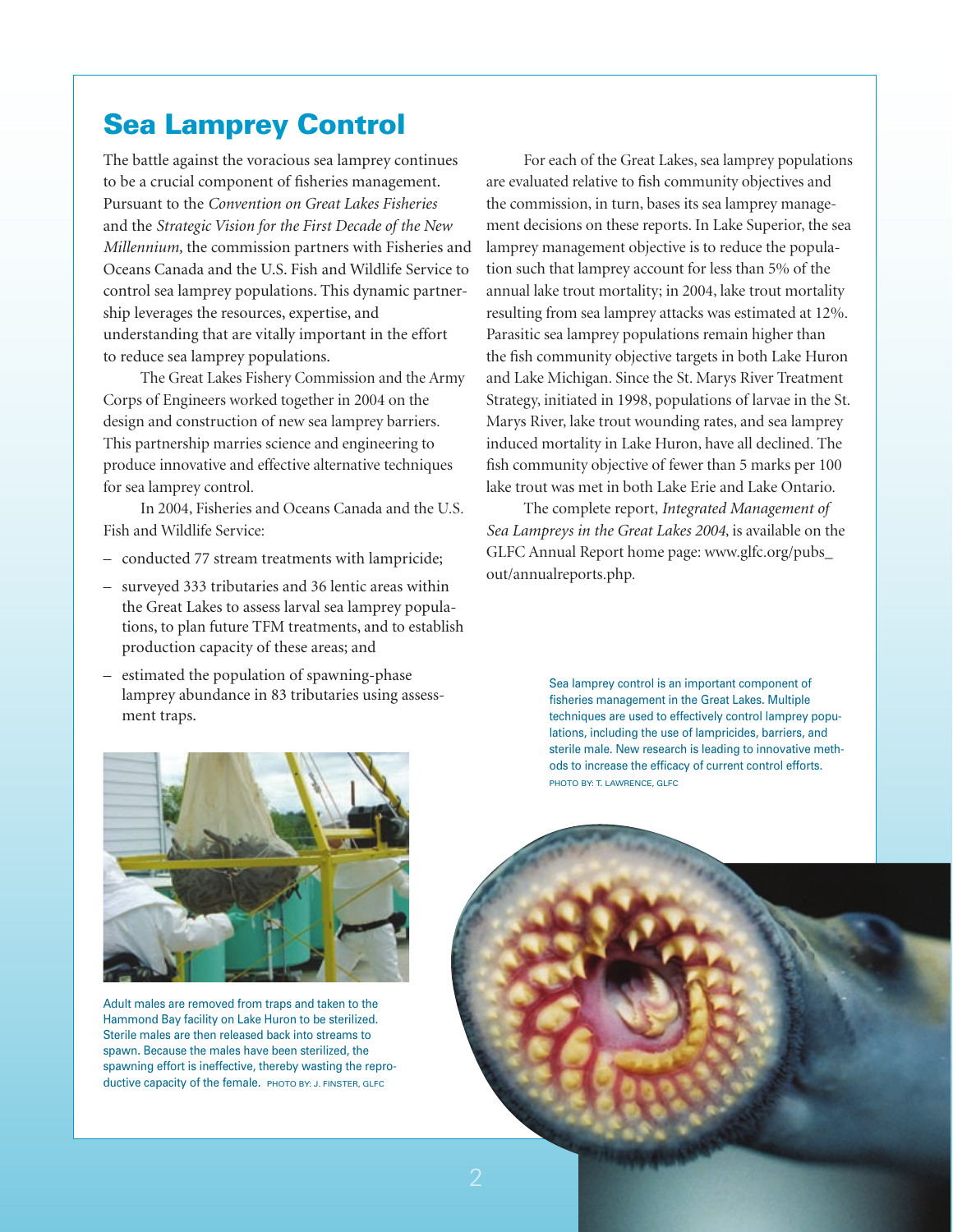### Fishery Management, Research, and Environment

**The commission seeks to achieve the goals set forth in the** *Convention on Great Lakes Fisheries* **by relying on recommendations from the Board of Technical Experts, the Sea Lamprey Integration Committee, Lake Committees and their technical committees, the Law Enforcement Committee, and the Great Lakes Fish Health Committee. These committees jointly form a strong advisory body that provides the commission with policy and science counsel concerning the conservation of biological diversity and the protection of the fishery.**

Currently the commission is sponsoring 51 projects dedicated to providing management agencies with the best available science to respond to the needs of, and demands upon, the Great Lakes. The advancements made in studies examining the use of pheromones as a means to control sea lamprey populations provides a prime example of the value and necessity of the commission's research program.

In 2004, the commission approved the following research projects:

### Fishery Research Program

- Effect of exotic cercopagids on fish: food web disruption through density- and trait-mediated effects
- Research coordination for the theme of 'exotic invertebrates and food web disruption in the Great Lakes'
- Preserved fish as a restoration tool: use of stable isotopes to reconstruct historical Great Lakes food webs
- Identification of a genetically diverse and compatible source of bloater (*Coregonus hoyi*) for reintroduction in Lake Ontario
- The applicability of life history invariants in the Great Lakes
- Integration of acoustic technologies: sonars and telemetry
- EMS research and information coordination meetings
- Effect of thiamine deficiency on disease resistance in lake trout
- Round goby and dreissenid effects on young-of-year smallmouth bass
- Epizootic Epitheliotrophic Disease (EED) of lake trout: detection and identification of the causative virus (EEDV)

#### Sea Lamprey Research Program

- Healing times for sea lamprey marks on lake trout in Lake Huron
- Genetic markers to distinguish and quantify the level of gene flow between northern brook and silver lampreys
- Evaluation of an alternative model of stream selection for lampricide treatment
- Field trials to evaluate the potential use of pheromones in sea lamprey control
- Micro-elemental analysis of statoliths as a tool for tracking stream origins of sea lamprey
- Migratory behavior and swim performance of sea lamprey and non-target fish species at sea lamprey barriers and in laboratory flumes
- Attachment behavior of sea lampreys in relation to substrate characteristics
- Structure determination of the primary component of the sea lamprey migratory pheromone and elucidation of their biological importance

#### Coordination Activities Program

- Funding for the publication of *The International Eel Symposium 2003,* American Fisheries Society
- Whitefish natural mortality coordination workshops
- Preparation of materials for agencies' use in briefing anglers, baitfish operators, and fish farmers on *Heterosporis* and containment measures
- Review of assessment programs for Great Lakes lake whitefish
- Decision analysis implementation for percid management on Lake Erie

For more information about the commission's research program, including research completion reports, visit: www.glfc.org/research.php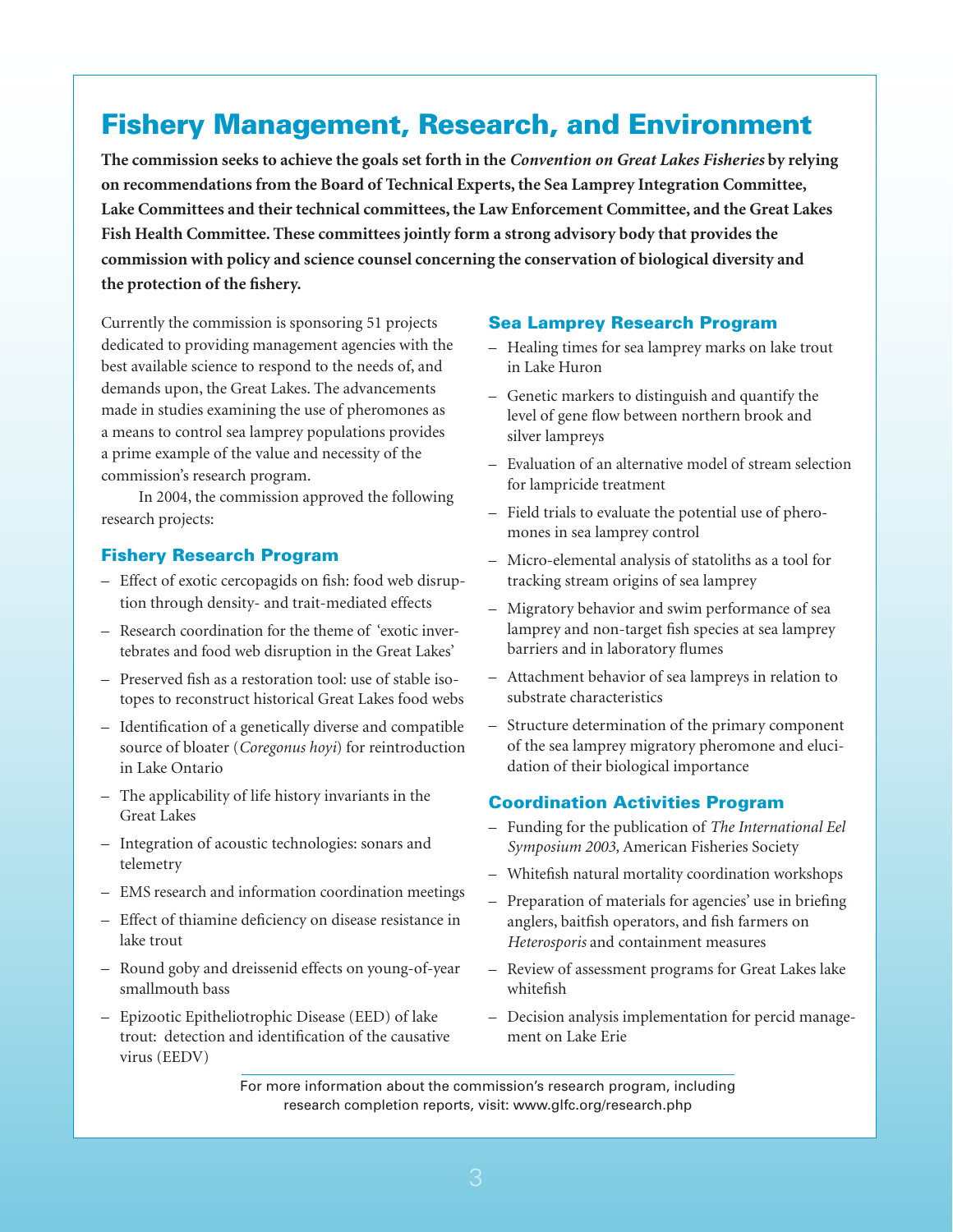### **Partnerships**

Partner agencies—functioning through the Council of Lake Committees—are dedicated to strengthening and enhancing efforts to improve fisheries management throughout the basin. To this end, the council has worked closely with the U.S. Geological Survey (USGS) to improve the delivery of deepwater fisheries research. As a result of these efforts, members of the council and representatives from USGS signed a Memorandum of Agreement this year that will promote delivery of an effective program in full partnership with the federal, state, and tribal fishery agencies on the Great Lakes. The council also provided a demonstration of technology to rapidly mark stocked fish.



2003 was the best spawning year for Lake Erie walleye populations in more than 20 years. Weak year classes in previoius years, however, resulted in decreased allowable catch rates since 2002. Through non-binding mediation, the Lake Erie Committee agreed to maintain reduced harvest in 2004 to provide walleye populations with a needed recovery period. Agencies continue to closely monitor the status of walleye spawning, and remain committed to implementing a walleye harvest policy that promotes sustainable harvest.



Population status reports for the many valued species of fish throughout the basin are submitted annually to the council as part of the fishery management process. Highlights from the 2004 reports include increased natural reproduction of lake trout in Lakes Huron, Ontario, and Superior and Chinook salmon in Lake Huron. Survival of lake trout populations is improving in Lake Huron, but declining in Lake Ontario. In addition, alewife abundance remains low throughout the lakes. While yellow perch populations remain low in Lake Michigan, percid and smelt year classes were high in Lake Erie. The Lake Huron

Committee expressed concern for the future of the whitefish fishery, particularly in the upper lakes, while the Lake Ontario Committee called for action on the alarming decline of American eel in Lake Ontario.

Using the information presented by the technical committees and task forces, the Lake Erie Committee established the annual catch limits for walleye and yellow perch in Lake Erie. This is a consensus-based process, but in the rare instance when the committee cannot reach consensus, the Joint Strategic Plan allows for non-binding mediation. In 2004, the conflict resolution process was employed to help the Lake Erie Committee establish the 2004 total allowable catch (TAC) for walleye. While it was a challenging year for the committee, the mediation did result in consensus on the TAC.

Under the Joint Strategic Plan, each lake committee was directed to identify environmental factors, such as the biological, chemical, and physical needs of desired fish communities, which affect ecosystem structure and function. In 2004, the Lake Huron Committee accepted draft environmental objectives, while the Lake Superior Committee continued the process of identifying indicators and long-term monitoring needs. A workshop entitled "Research Priorities for Environmental Objectives" was held to guide lake committee and council members devise a strategy for developing common theme areas.

The Great Lakes Law Enforcement Committee proposed the development of an Officer Exchange Program to build upon the existing Memorandum of Agreement between the Ontario Ministry of Natural Resources and the U.S. Coast Guard. The program will serve to enhance coordination between law enforcement agencies while also providing educational opportunities for officers throughout the region.

The Committee of Advisors passed resolutions in support of increased funding for the Allegheny National Fish Hatchery and the electrical barrier system on the Chicago Sanitary and Ship Canal. Additional advisor resolutions discouraged yellow perch stocking in Lake Michigan and urged for basin-wide collaboration to address the organisms-in-trade and ballast water pathways.

Executive summaries are provided on-line: www.glfc.org/ lakecom.php (under the "publications and products" section of each committee) and www.glfc.org/advisors.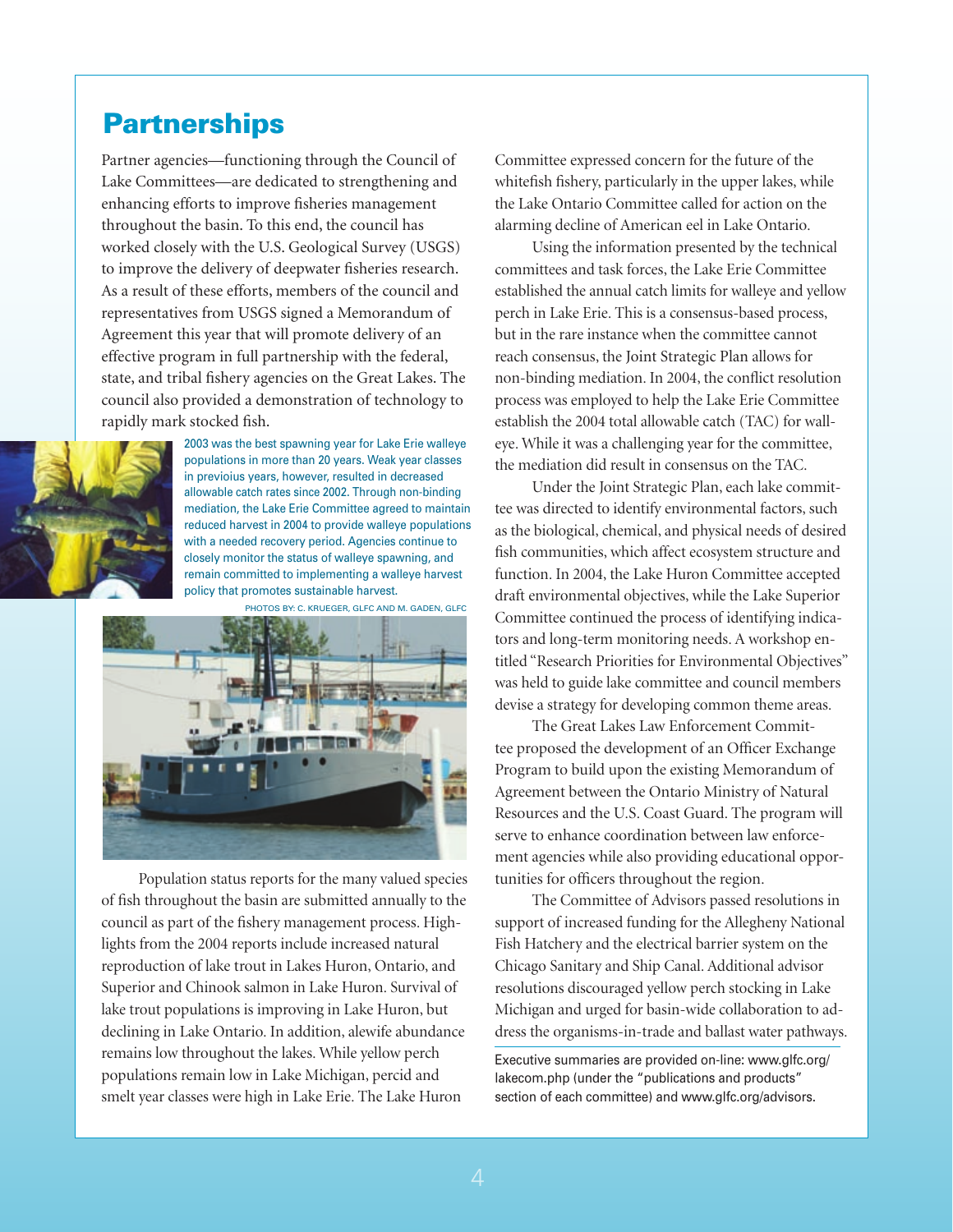### Budget

**The commission received the following contributions from the governments of Canada and the United States (shown in U.S. dollars) for 2004:**

|                                                                           | U.S.         | <b>CANADA</b> | <b>TOTAL</b>              |
|---------------------------------------------------------------------------|--------------|---------------|---------------------------|
| Sea Lamprey Management<br>and Research                                    | \$10,538,850 | \$3,168,550   | \$13,707,400              |
| General Research, Committee and<br>Scientific Support, and Administration | \$1.580.150  |               | $$1,449,150$ $$3,029,300$ |
| <b>TOTAL</b>                                                              | \$12,119,000 | \$4,617,700   | \$16,736,700              |

The commission received a donation of more than ten years worth of journals from Dr. Reeve Bailey.

# Great Lakes **Fishery** Commission

**The Great Lakes Fishery Commission was established by the Convention on Great Lakes Fisheries (between Canada and the United States) in 1955 to improve and perpetuate fishery resources.**

**Commissioners, 2004** *Gerry Barnhart (U.S.) Bill Beamish, Chair (Can.) John Davis (Can.) Bernie Hansen (U.S.) Craig Manson (U.S.) Ray Pierce (Can.) Roy Stein, Vice-Chair (U.S.) Bill Taylor (U.S.) Peter Wallace (Can.)*

**Secretariat, 2004** *Dale Burkett Gavin Christie Marg Dochoda Matt Engel Randy Eshenroder Jill Finster Marc Gaden Chris Goddard Charles Krueger Nancy Leonard Heather Lutz Pat Lewis Allison Niggemyer Barb Staples Sean Wofford Hao Zhuang*





**Department of Fisheries & Oceans Canada U.S. Department of State**

**U.S. Fish and Wildlife Service**

U.S.<br>**GEOLOGIC.**<br>SURVEY



**Fellows**

*Bill Alguire Ted Lawrence*

*Jill Finster Marc Gaden Gary Klar Ted Lawrence Rob Young*

**Annual Report Contributing Editors**